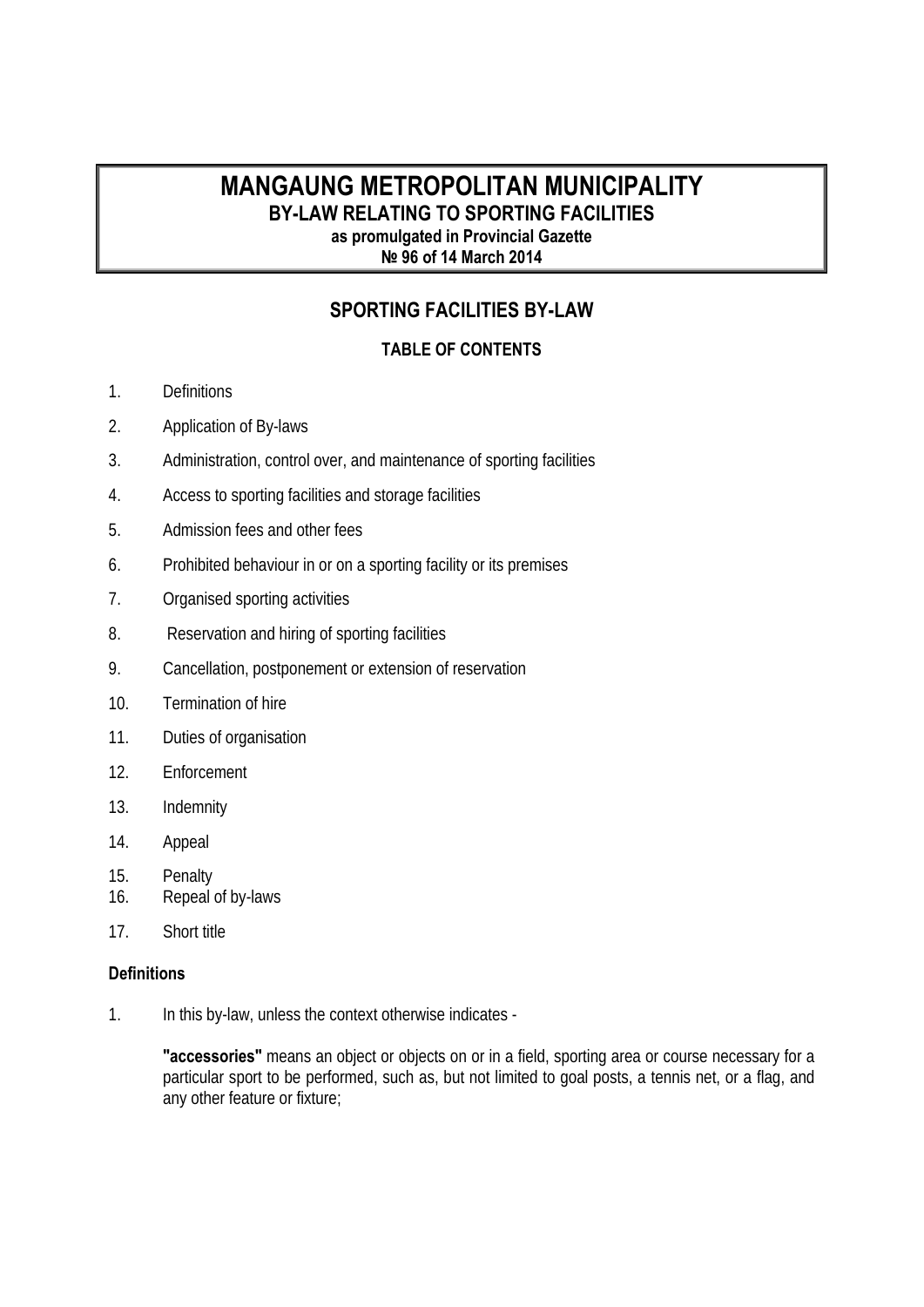**"appurtenance"** means any fitting, installation, appliance, device, instrument, apparatus, utensil, tool whatsoever on the premises, such as, but not limited to a lock, cock, tap, valve, pipe and includes any other appliance or any machine;

**"equipment"** means gear used by a person in a sporting activity;

**"facility"** means a sporting facility and includes any appliance, equipment, apparatus or storage facility in or on a facility;

**"municipality"** means the Mangaung Metropolitan Municipality established in terms of Section 12 of the Local Government: Municipal Structures Act, 1998 (Act No. 117 of 1998), and includes any political structure, political office bearer, councillor, duly authorised agent or any employee acting in connection with this by-law by virtue of a power vested in the municipality and delegated or subdelegated to such political structure, political office bearer, councillor, agent or employee;

**"organised sporting activity"** means a sporting activity that is organised or controlled by an organisation, and includes a practice or training session;

**"organisation"** means a sport club, educational institution, or association of people, and includes a group or sport club established by the municipality, which sport club or association or group can be joined by a member of the public;

**"Safety at Sports and Recreational Events Act"** means the Safety at Sports and Recreational Events Act of 2010 (Act No. 2 of 2010)

**"sporting facility"** means any land, area, premises, building or structure, or part thereof, which is administered or controlled by the municipality and which is designated, demarcated, or set aside for a sporting activity, and includes facilities surrounding and normally supplementary to a sporting facility.

## **Application of By-laws**

- 2. (1) These by-laws apply to all sporting facilities under the control and administration of the municipality, but do not apply to land, areas, buildings, and structures regulated by the municipality's Public Amenities By-laws.
	- (2) These by-laws are subject to the Safety at Sports and Recreational Event Act.

#### **Administration, control over and maintenance of sporting facilities**

- 3. (1) The municipality may establish a body or sport committee with the aim of advising it on matters relating to sporting facilities.
	- (2) All sporting facilities must be administered by the municipality in accordance with this Bylaws.
	- (3) The municipality may acquire land or a building with the aim of developing sporting facilities, or dispose of existing sporting facilities or any rights thereto.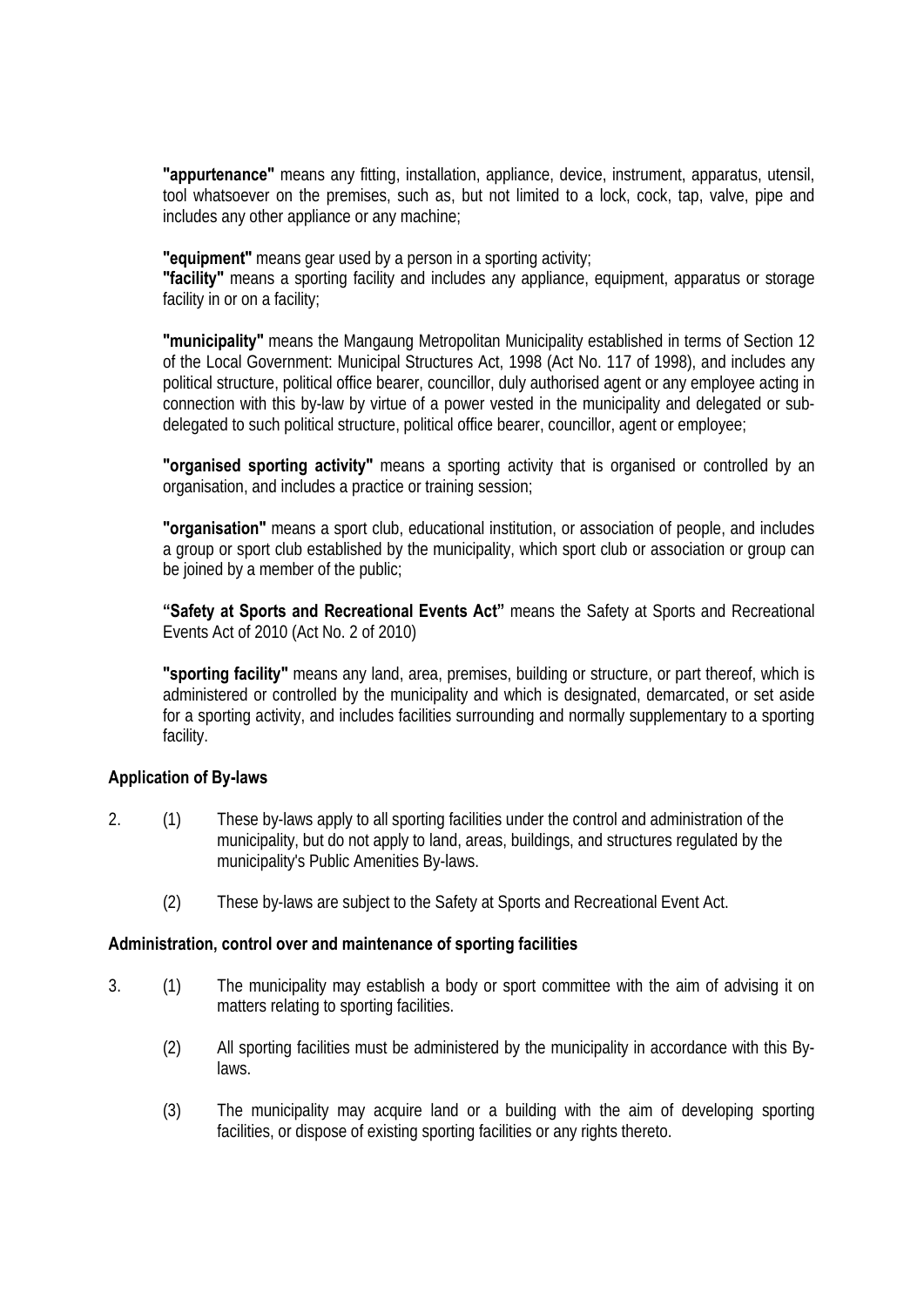- (4) A person or organisation who uses or hires sporting facilities does so subject to the provisions of this by-laws, Safety at Sports and Recreational Events Act and in terms of conditions as may be determined by the municipality.
- (5) Where an organized sporting activity is not organized or controlled by the municipality, a municipal employee may be present.
- (6) Subject to the terms and conditions stipulated in any contract of hire, and subject to the Free State Gambling and Liquor Act, 2010 (Act No. 6 of 2010) no person –
	- (a) may sell any alcoholic beverage on the premises of a sporting facility without first obtaining express approval for that activity from the municipality;
	- (b) may bring his or her own supply of alcoholic beverages on or into a sporting facility without written authority from an authorised official.
- (7) If the municipality permits the sale or consumption of alcohol on or in a facility by an organisation or body, the sale or consumption is subject to the following conditions:
	- (a) no alcoholic beverage may be served in a glass bottle, glass cup or other container made of glass:
	- (b) beer, cider and alcoholic cordials may be served in cans, kegs, or plastic cups only;
	- (c) the organisation or body must maintain good order within the sporting facility.
- (8) The municipality may close a facility when:
	- (a) The facility is substantially unusable due to
		- (i) destruction;
		- (ii) severe damage; or
		- (iii) the absence of municipal services;
	- $(b)$  the facility constitutes a danger to human life or property;
	- (c) an emergency has arisen which requires such closure.
- (9) The municipality may temporarily close a facility for purposes of repair or maintenance or for any other reason in the municipality's discretion.
- (10) A person who or organisation that contravenes subsection (6) or (7) commits an offence.

#### **Access to sporting facilities and storage facilities**

4. (1) The municipality may by notice posted at or near the entrance to a facility indicate the hours during which it may be used by the public.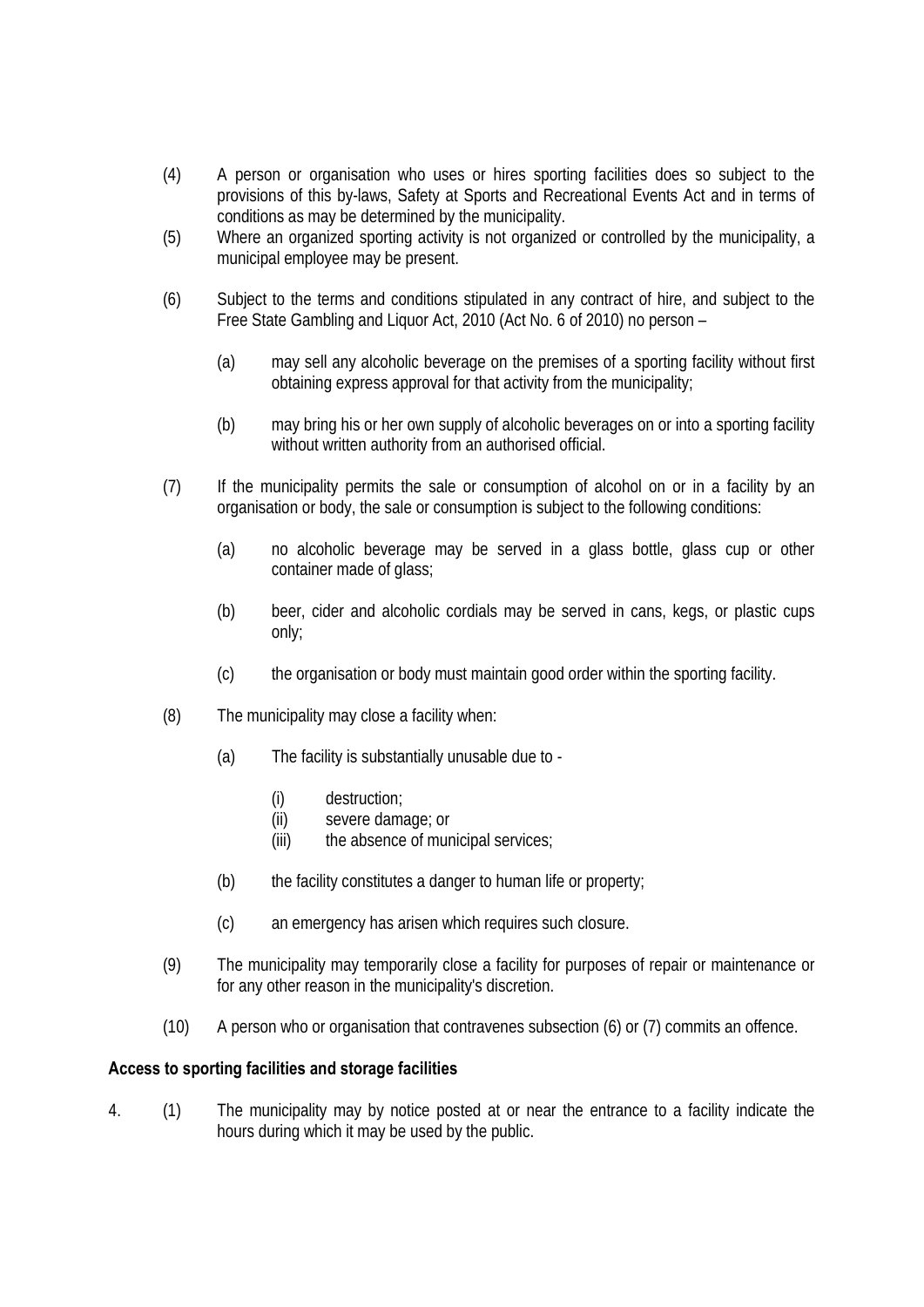- (2) The municipality reserves the right of access to a facility and an official may instruct a person who has contravened a provision of this bylaw to leave the facility or premises immediately and should the person fail to observe the instruction, the official may remove or cause the person to be removed.
- (3) The municipality has the right to determine the maximum capacity of a sporting facility and an official must, once the maximum capacity has been reached, refuse further access and may take measures necessary to prevent access.

#### **Admission fees and other fees**

5. The municipality may prescribe fees to be charged for admission to or the hire or use of a sporting facility or equipment.

## **Prohibited behaviour in or on sporting facility or its premises**

- 6. (1) No person may
	- (a) enter any part of a facility otherwise than by an entrance designated for that purpose;
	- (b) enter or remain inside a facility, without permission, or at any time other than during the hours when such facility is open to members of the public, or when access to the facility has been denied;
	- (c) smoke in a sporting facility, except in an open air facility or in those areas which have been designated for this purpose, as indicated by notices to that effect;
	- (d) wear footwear that may damage the surface of a facility;
	- (e) attend or engage in a sporting activity if dressed indecently or if undressed, except in a facility set aside for use by a person of the same sex;
	- (f) relieve himself or herself in any part of the sporting facility other than in the ablution facilities;
	- (g) excluding a child under the age of five years, use change rooms, places of ablution, cubicles, or any other facilities set aside for a particular sex if he or she is not of that particular sex;
	- (h) enter or remain in any area of the sporting facility, which area is reserved for the use of persons of the other sex;
	- (i) use a change room, place of ablution, cubicle or any other facility for longer than is reasonably necessary to undertake an activity intended to be undertaken;
	- (j) use profane or indecent language or behave in any other manner that constitutes a nuisance or unacceptable behaviour towards other persons;
	- (k) destroy, damage or deface any part of a sporting facility, accessories or equipment;
	- (l) discard rubbish other than in a container provided for that purpose;
	- (m) in any manner, interfere with the substance covering the surface of a sporting facility;
	- (n) light any fire;
	- (o) drive, draw, or propel a vehicle, or walk upon or recline on lawn on the premises of a sporting facility if prohibited to do so by a notice on the premises;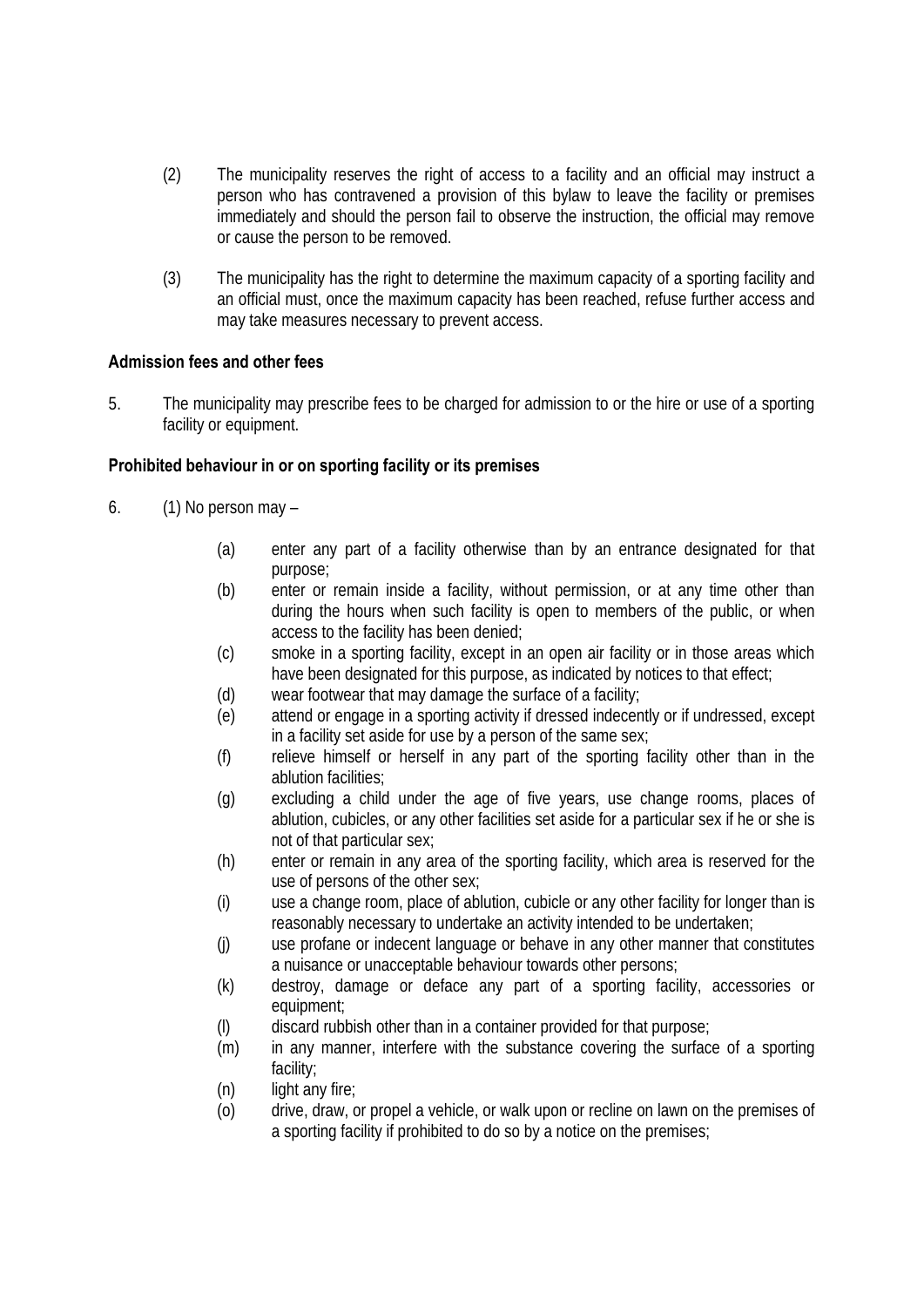- (p) ride or use in or on a sporting facility a bicycle, roller blades, roller skates, skateboard, tricycle or any similar form of transport or amusement, except in a sporting facility which specifically provides for the riding of such devices;
- (q) without the prior written consent of the municipality, sell, hawk, advertise, offer for sale or purchase or exhibit any article for sale, lease or hire, distribute a pamphlet, book, handbill or other written or printed matter inside a sporting facility or in the immediate vicinity of the facility thereto;
- (r) neither inside nor outside a sporting facility, obstruct, resist or interfere with an official in the execution of his or her duties or the exercise of any authority in terms of this by-law;
- (s) tamper or interfere with an appurtenance in or on the premises of a facility;
- (t) bring into or keep on a facility an animal, except a guide dog, without the prior consent of the municipality, unless the sporting activity engaged in involves the use of animals;
- (u) bring into or keep on a facility a weapon or any other dangerous object.
- (v) erect or attempt to erect any enclosure, tent or similar construction, stall, booth, stand, screen, fence, or drive into the ground any peg or spike without the permission of the official in charge of the facility;
- (w) behave or conduct himself or herself in a manner which may prejudice good order;
- (x) bring into or onto a facility any substance or matter which may endanger the safety of people, or which may be used to disrupt proceedings at or spoil the peaceful enjoyment of the facility;
- (y) behave or conduct himself or herself in a manner which may disrupt a sporting activity; or
- (z) fail to comply with a lawful instruction given by an official.
- (2) A person who contravenes this sub-section (1) commits an offence.

## **Organised sporting activities**

- 7. (1) The municipality may allow the use of its facilities by sport organisations, municipal staff, or other persons such as, but not limited to freelance instructors.
	- (2) An organisation to which a facility or a portion thereof has been allocated for use at regular times, must ensure that only its members use the facility, and should it be impossible for the organisation to use the facilities at those times, the organisation must notify the official in charge of the sporting facility beforehand, and should an organisation fail to do so, the municipality may suspend or cancel the organisation's further use of the facility.

#### **Reservation and hiring of sporting facilities**

8. (1) The municipality may set aside or hire out a facility for the purpose of organised sport or for special occasions on such conditions as it may prescribe and the municipality may charge a fee, or may make it available free of charge or grant free admission to selected persons.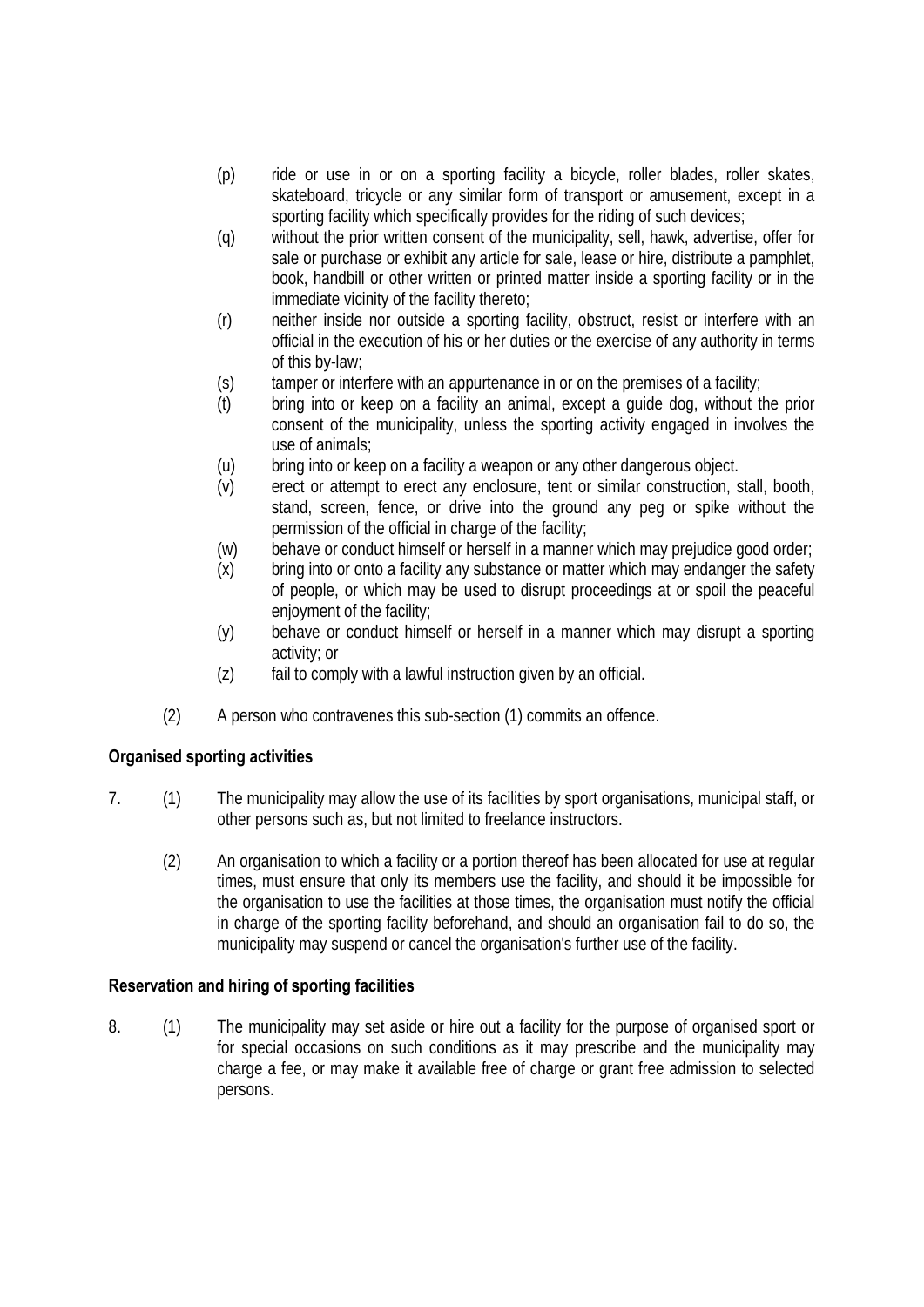- (2) The representative of an organisation that wishes to hire a facility must complete and lodge a prescribed application form with the municipality.
- (3) When considering an application the municipality may have, in addition to other relevant factors, due regard to the following:
	- (a) the principles and objectives of this by-law;
	- (b) that the sporting facility may be used for lawful purposes only;
	- (c) that the use of the sporting facility will not constitute a nuisance or annoyance to other users of another part of the sporting facility which has not been hired by the organisation, or to the occupiers of neighbouring premises; and
	- (d) that the use of the sporting facility will not constitute a danger to any person or property or negatively affect the environment;
	- (e) Compliance with the provisions of the Safety at Sports and Recreational Events Act, 2010.
- (4) The municipality may approve the use of a facility subject to any condition it may impose, or it may refuse consent.
- (5) The municipality must, within seven days after the application form has been lodged, in writing notify the organisation if the application has been approved or refused, and –
	- (a) if the application is refused, the municipality must supply to the organisation the reasons why the application was refused; or
	- (b) if the application is approved, the municipality must forward a notice of approval which must specify the conditions to which the use of the facility is subject.
- (6) An organisation may not, before the municipality's approval has been received by it, advertise or announce the sporting activity for which it has lodged an application.
- (7) The municipality may, before it approves an application, require of an organisation that wishes to make use of a sporting facility to take out, with an insurance company approved by the municipality –
	- (a) insurance in an amount approved by the municipality to cover any structural damage which may occur to the sporting facility whilst being used by the organisation; and
	- (b) public liability insurance.
- (8) An organisation which supplies false information in an application form or with respect to the requirements in subsection (7) or which contravenes subsection (6) commits an offence.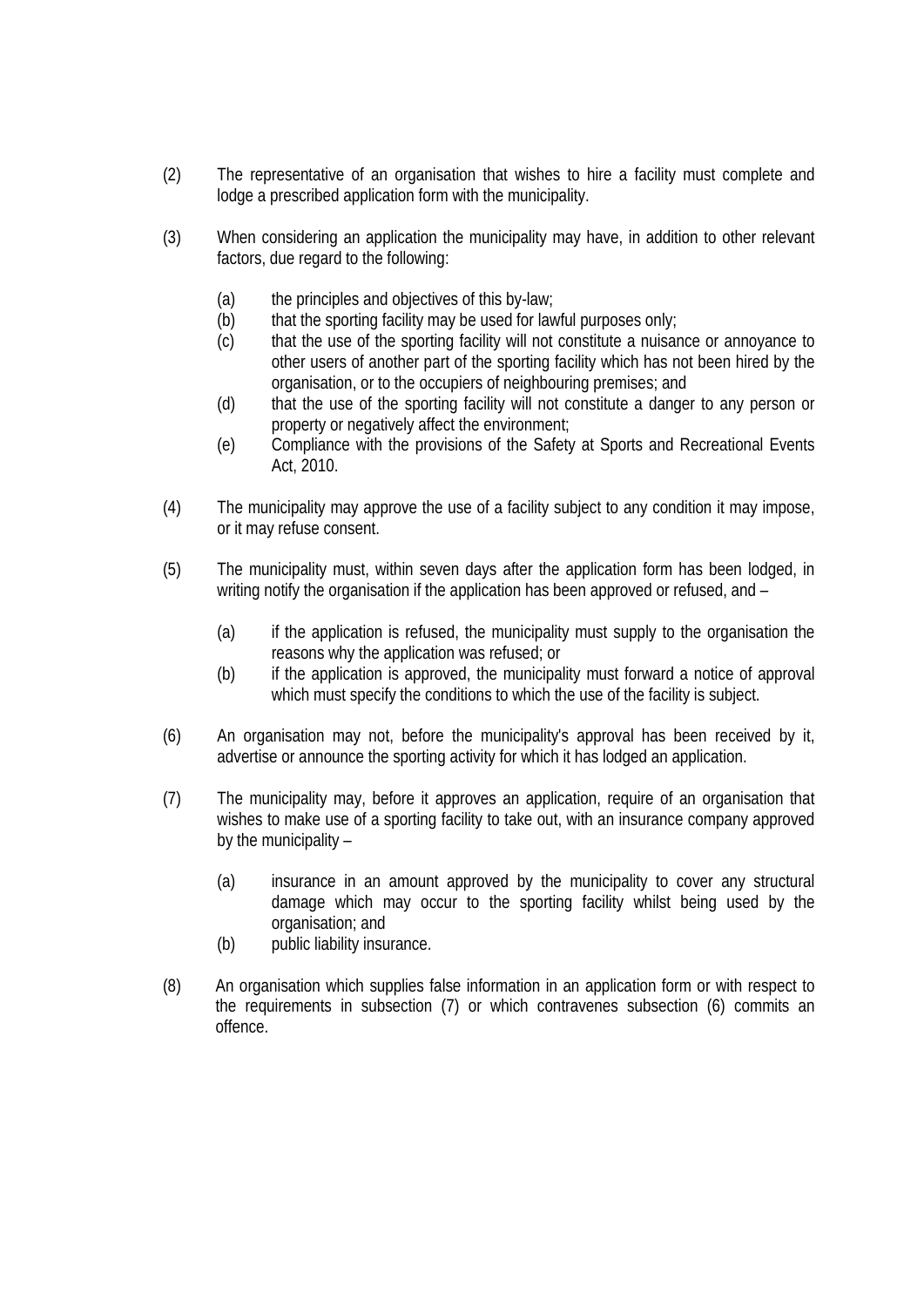### **Cancellation, postponement or extension of reservation**

- 9. (1) An organisation which has applied for the reservation of a facility, may cancel the application, and where the organisation has paid a fee the municipality will determine the percentage of the paid fee to be refunded to the organisation.
	- (2) (a) After approval has been given by the municipality, an organisation may apply for the postponement of the reservation to a later date.
		- (b) Approval of the postponement does not result in a penalty or forfeiture of any fees already paid.
		- (c) Postponement may be refused if the facility has been reserved.
	- (3) An organisation may apply for an extension of the period of use of the sporting facility, and
		- (a) the application must be in writing and lodged at the Municipal Manager's offices; and
		- (b) the facility must be available for such use.
	- (4) The municipality may cancel the hire of a facility under the circumstances contemplated in section 8(8), or should the municipality require the facility for municipal purposes at the same time, however, the municipality may refund the fees that have already been paid to it in respect of the reservation;
	- (5) Should the municipality cancel a reservation, the municipality must, within a reasonable time and in writing notify the organisation of its decision, however, where a notice is given in terms of section 8(8), the notice is deemed to be effective from the date on which the destruction or damage took place.
	- (6) Subject to the provisions of subsection (4), an organisation has no claim against the municipality for loss of use of the sporting facility or for damage arising from a cancellation in terms of subsection (4).

#### **Termination of hire**

- 10. (1) On termination of the hire an organisation and an official must inspect the facilities for the purpose of assessing the conditions of the facilities.
	- (2) The organisation must
		- (a) return the sporting facility to the municipality in the condition it was when it was hired out to the organisation;
		- (b) repair any damage or breakages;
		- (c) comply with any instructions by the municipality in respect of the cleaning of the sporting facility; and
		- (d) vacate the facility within the period stated in the application; and
		- (e) should the organisation fail to comply with -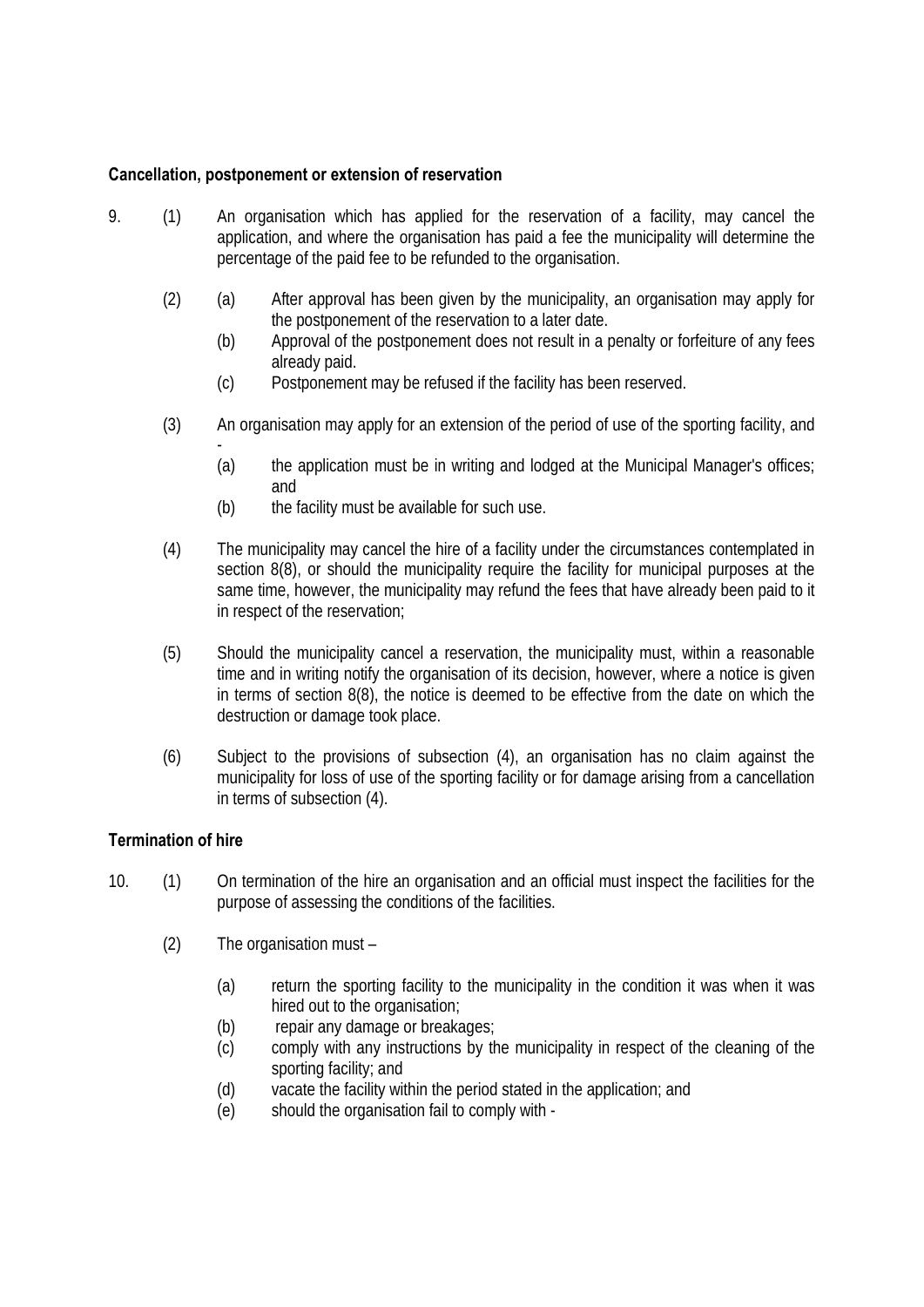- (i) subsection (2)(a), (b) or (c), the municipality may replace, repair or make good any breakages or damages, and recover the costs from the organisation; or
- (ii) subsection (2)(d), the municipality may levy an additional fee for the period during which the organisation occupies the sporting facility after the expiry of the period stipulated in the application.

#### **Duties of organisation**

- 11. (1) Before an organisation commences to use the sporting facility, a representative must inspect the facilities, and should he or she find that buildings, structures, accessories or equipment are in a state of disrepair, this fact must be reported to the municipality in writing, and failure to do so is deemed as an acceptance by the organisation that the facilities are in a proper condition.
	- (2) The organisation must comply with any conditions determined by the municipality in terms of section 4(4) and take all reasonable measures to ensure that its members and persons attending a sporting activity, as participants, visitors or spectators comply with this by-law.

#### **Enforcement**

- 12. (1) An official of the municipality may search any person, vehicle or container in, entering into or being brought onto a facility.
	- (2) An official of the municipality may confiscate liquor, or any other dangerous object, substance or matter which may endanger the safety of people in the facility, or which may be used to disrupt proceedings at or spoil the enjoyment of the facility, but must return to the person that which was confiscated when he or she leaves the sporting facility.
	- (3) If the official of the municipality finds an unlawful substance as a result of the search contemplated in subsection (1), he or she must immediately alert the South African Police Services or if he or she is appointed as a peace officer in terms of the Criminal Procedure Act, 1977 (Act No. 51 of 1977), he or she may act in terms of that Act.

#### **Indemnity**

13. Any person visiting or using a facility does so at his or her own risk and the municipality will not be liable for any injury, loss or damage that such person may suffer while in or on the facility.

#### **Appeal**

14. A person whose rights are affected by a decision of the municipality may appeal against that decision by giving written notice of the appeal and the reasons therefore in terms of section 62 of the Local Government: Municipal Systems Act, 2000 (Act 32 of 2000) to the municipal manager within 21 days of the date of the notification of the decision.